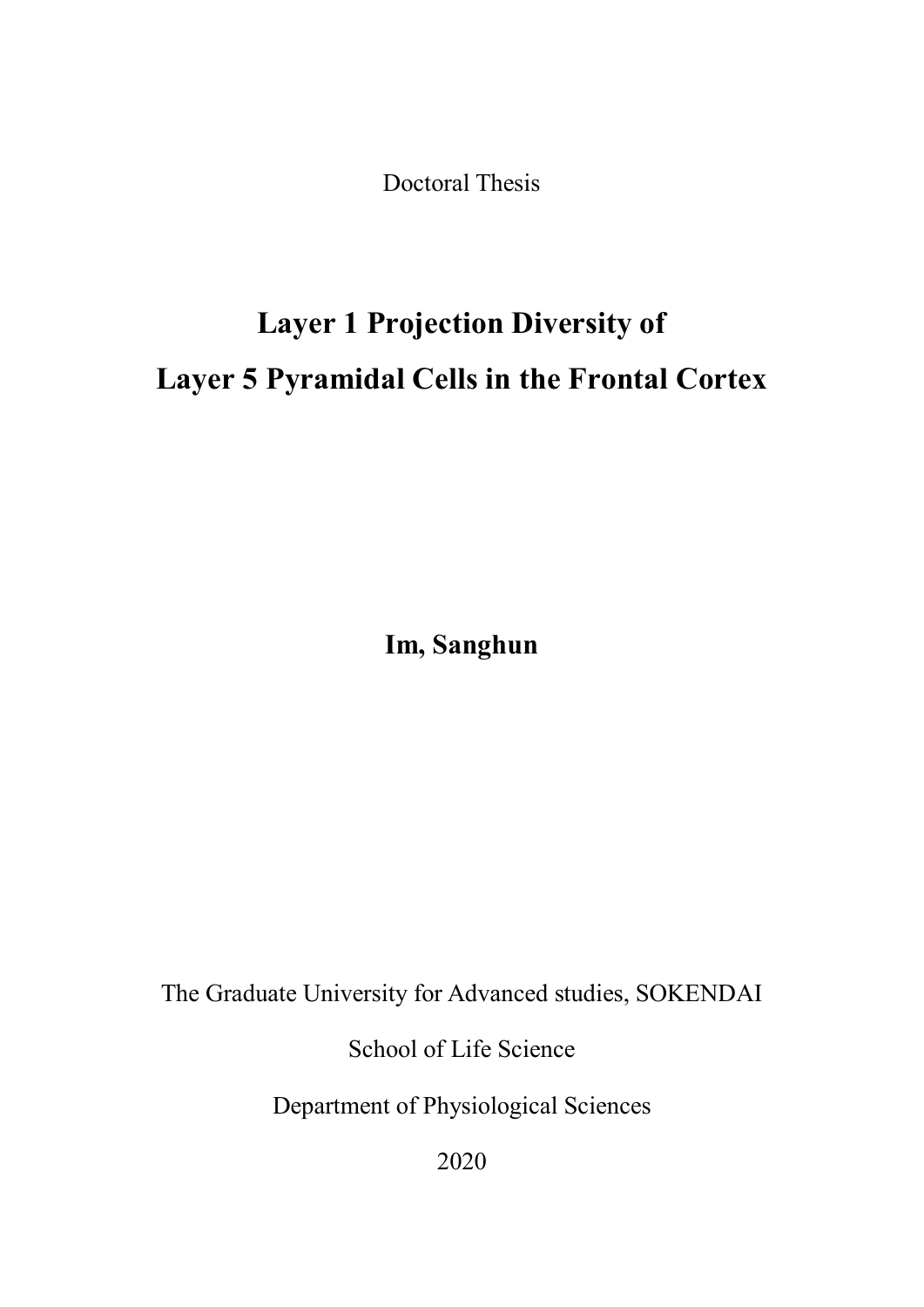## Introduction

Behavioral expression and sensory perception require top-down projections from the higher-order areas of frontal cortex to layer 1 (L1) of primary motor and various sensory areas. Within the rodent frontal cortical areas, the secondary motor cortex (M2) has layer 5 (L5) pyramidal cells (PCs) projecting to L1 of diverse neocortical areas. L5 of M2 houses two major PC subtypes: corticopontine (CPn) cells projecting to the pons and intratelencephalic (IT) cells projecting to the contralateral cortex. Both subtypes include PCs that project to other cortical areas, but it remains unclear whether the L1 innervation patterns are differentiated. Because L5 IT cells have heterogeneous firing characteristics, dendritic morphology, and molecular expression, their L1 innervation may also show diversity.

Since L1 houses GABAergic interneurons as well as the apical dendrites of PCs, L5 PCs probably make synaptic connections with these elements. L1 GABAergic cells fall into three classes based on differences in firing pattern, axonal distribution and molecular expression. Among them, elongated neurogliaform (eNGF) cells distribute their axons within L1 densely, inhibit PC dendrites through GABAA and GABAB receptors, and suppress dendritic  $Ca^{2+}$  spikes. Another L1 cell group that develops axon collaterals in both L1 and L2/3 (descending cells) inhibits other GABA cells, resulting in disinhibition of L5 PCs. The eNGF and descending cells are excited by corticocortical and thalamocortical inputs, causing inhibition and disinhibition at L5 PCs, respectively*.*  Recently eNGF cells have been reported to contain a subpopulation innervating the upper part of L1 and inducing only GABA<sup>A</sup> inhibition. Therefore, L5 CPn and IT cells may connect differently with L1 GABA cell subtypes.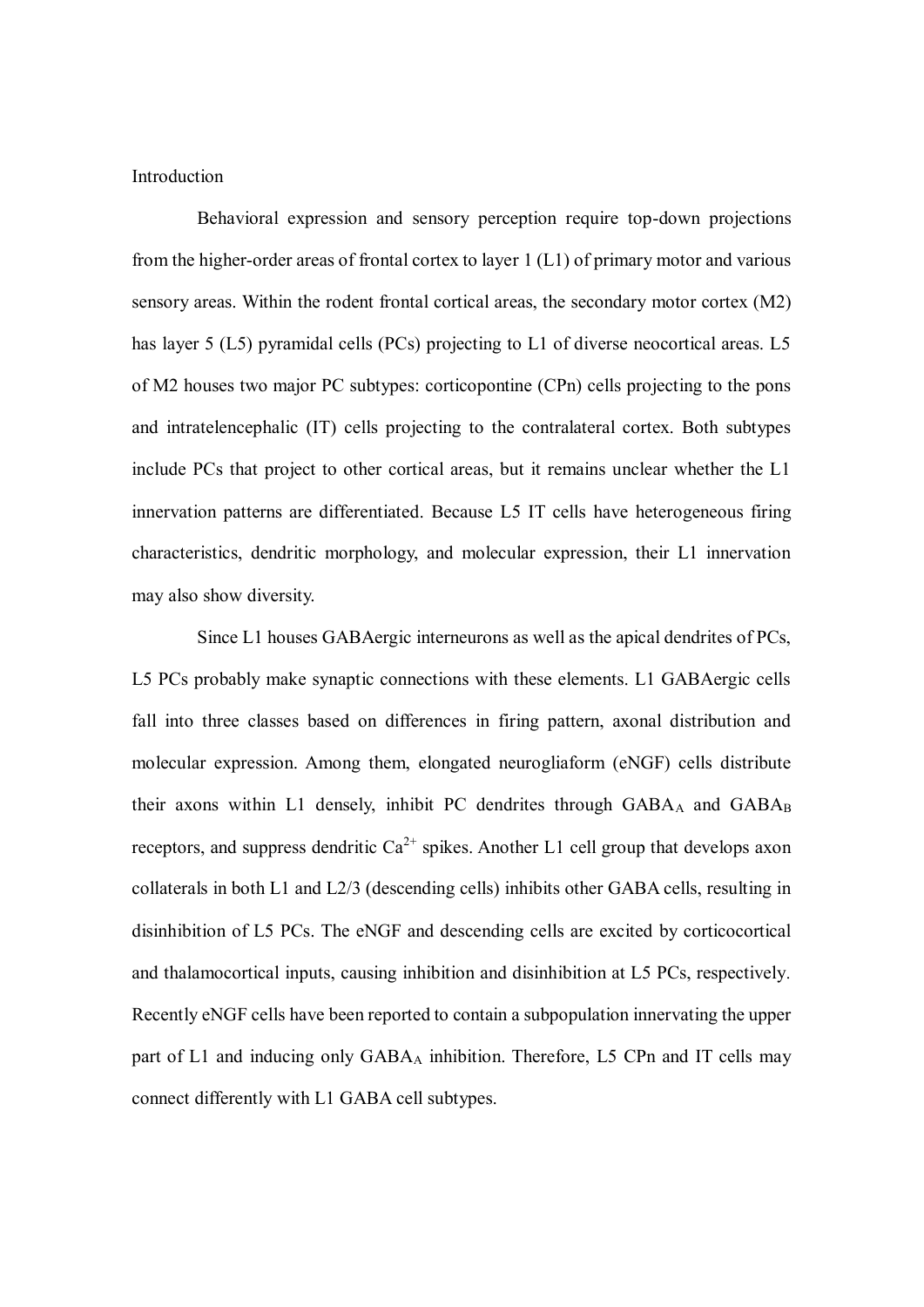Materials and methods

To elucidate L5 to L1connection properties, I investigated the axon distribution of both M2-L5 PC subtypes in L1 and how the subtypes innervate L1 GABA cell subtypes. For selective fluorescent labeling and optogenetic stimulation of L5 pyramidal cell subtypes, I expressed Cre recombinase (Cre) in CPn cells by injecting retrograde AAV into the pons and introduced a transgenic mouse line expressing Cre selectively in L5 IT cells (Tlx3-Cre PL56 mouse). The L5 pyramidal cell subtypes were confirmed by retrograde tracer and immunohistochemistry of Ctip2, a transcription factor that is selectively expressed in CPn cells. L1 cells were classified according to the membrane potential change and spike discharge patterns in response to rheobase current.

To investigate the relationship between L1 innervation and corticocortical projection, morphological data of L5 PCs in M2 were obtained from the MouseLight database (http://ml-neuronbrowser.janelia.org/, Janelia Research Campus). The axon length and end-point number were obtained for individual cortical areas and respective layers.

## Results

To compare the innervation patterns of CPn and IT cells locally within M2, in the primary motor cortex (M1) and primary sensory cortex (S1), Synaptophysin-tagged EGFP was used to fluorescently label the axon terminals. The terminal boutons of CPn cells were found more in L1 than layer 2/3 (L2/3) for each cortical area, whereas those of IT cells were quantitatively similar between L1 and L2/3 in M2, but more abundant in L1 for M1 and S1. These suggest that regarding L1 innervation, M2-L5 IT cells have preference for certain cortical areas.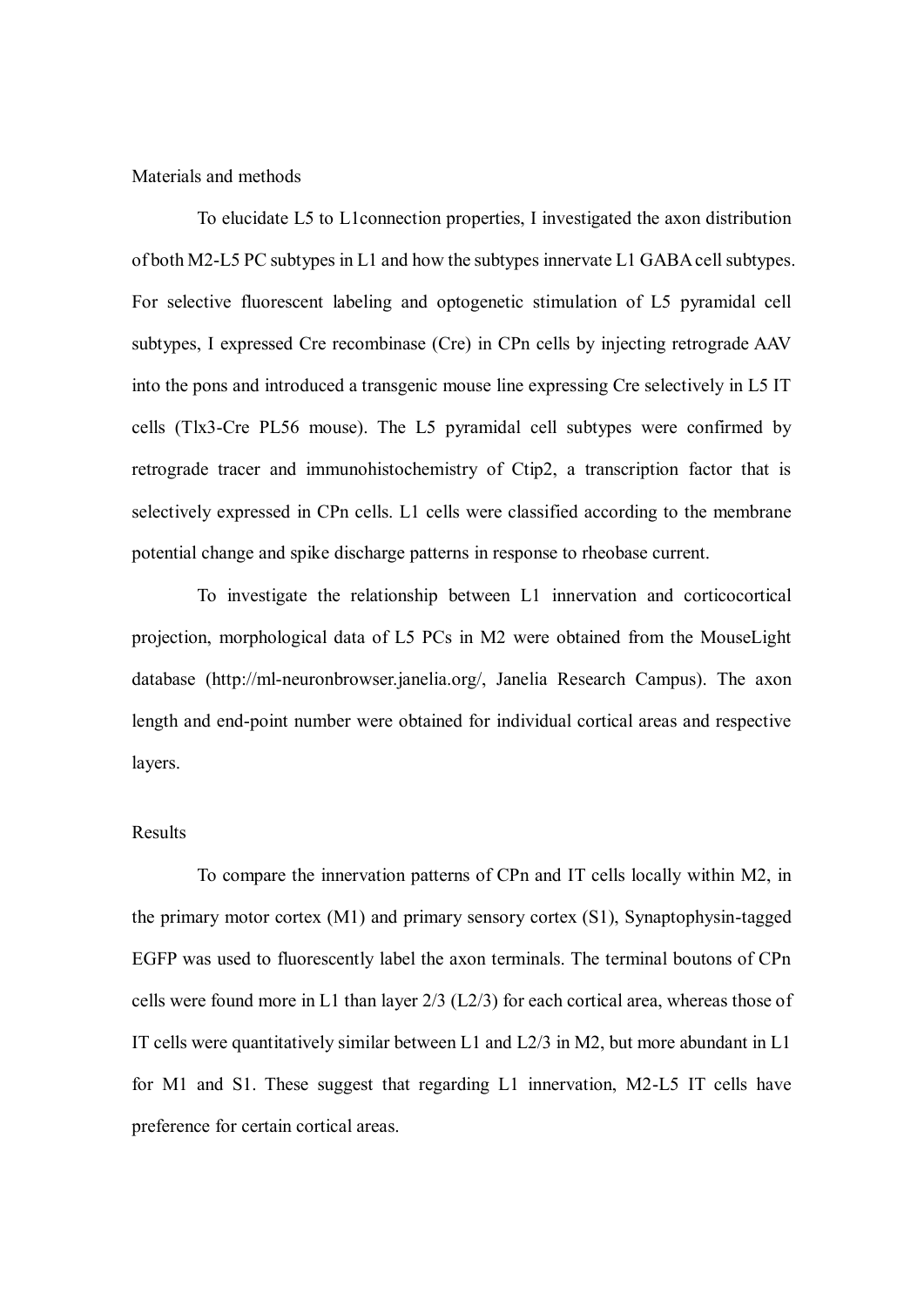Some L5 IT cells express ER 81, a transcription factor found in cortex. I confirmed that ER81-positive cells were distributed in L5 of M2, especially in L5a, where more corticocortical cells are found than in L5b. I used retrograde tracers to investigate the corticocortical projections of ER81-positive IT cells. ER81 was expressed in a portion of IT cells projecting to M1 or S1. However, when retrograde tracers were introduced from the axon terminal in L1 of M1 or S1, almost all of the M2-L5 IT cells were positive for ER81. Furthermore, ER81 was expressed in most of L5 IT cells that project to distal cortical areas. These results suggest that M2-L5a IT cells projecting to M1 and S1 are more heterogeneous than those projecting to distal cortex: ER81-positive cells have more axons in L1 while ER81-negative cells have fewer axons in L1.

Based on these observations, I reasoned that the L1 innervation preference of L5 IT cells is linked to the distal area projection. To investigate this point further, I analyzed the cortical area and layer distributions of axons from individual M2-L5 pyramidal cells found in the MouseLight database of Janelia Research Campus. L1 innervation was diverse in the IT subtype. Some IT cells had similar L1 length/end-point ratios to CPn cells and some IT cells had no innervation to L1. IT cells with higher innervation to L1 sent more axons to the distal areas than IT cells with lower innervation. Both apical and basal dendrite lengths of the IT cells correlated with the L1 innervation preferences. These findings suggest that L5 IT cells with more abundant L1 innervation have longer dendrites, more axons in the distal cortical areas and higher probability of ER81 expression.

I examined whether L5 CPn and IT cells exhibited different connection selectivity with L1 GABA cells. For this, I confirmed three class of L1 interneurons based on electrophysiological and morphological properties. L1 has three subtypes of GABA cells with different physiological characteristics as follows: spike afterdepolarization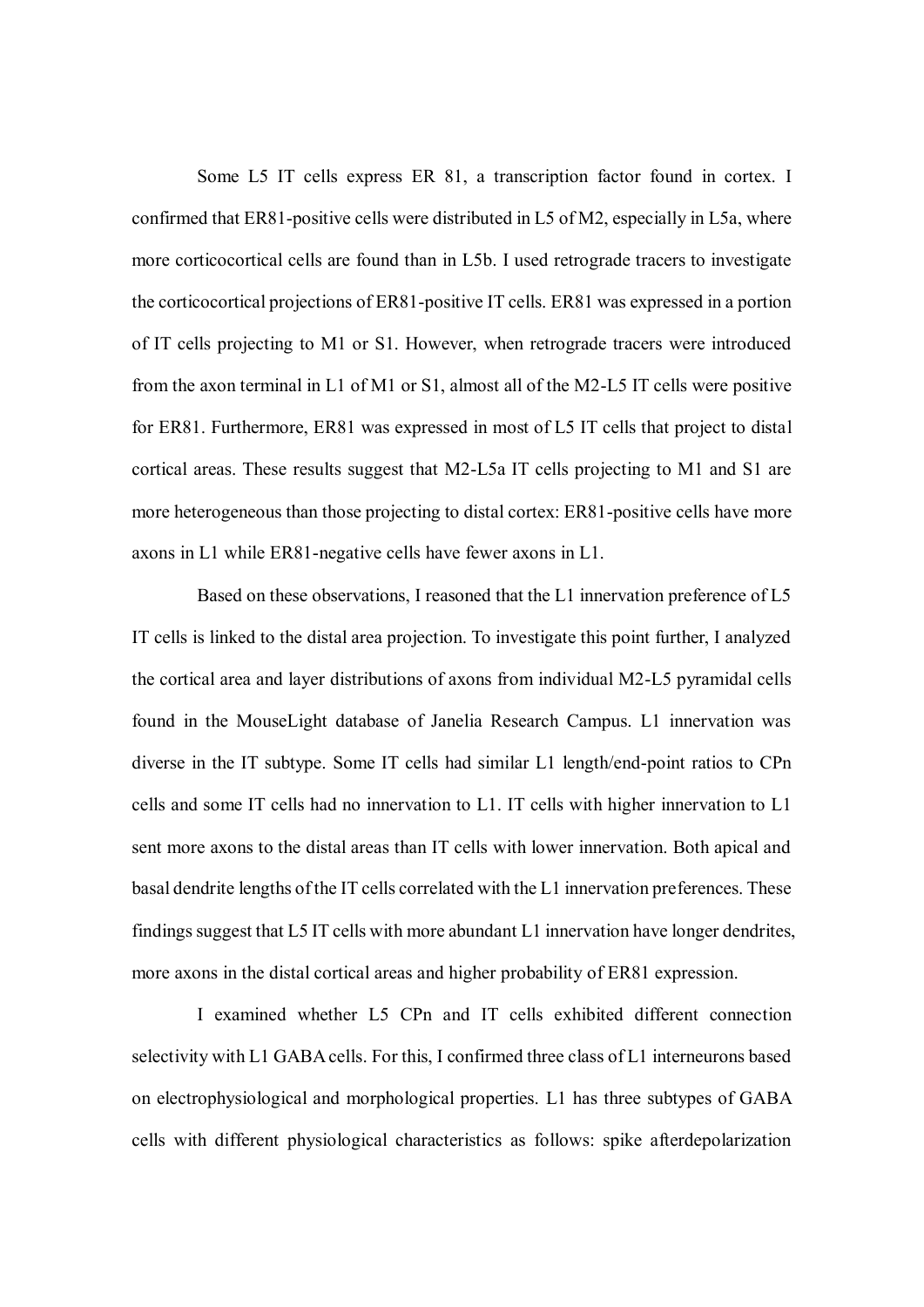(ADP cells); spike induction following slowly developing ramp depolarization (late spiking (LS) cells); without ADP and LS (non-ADP/non-LS cells). These physiological subtypes also differed morphologically.

Light stimulation of L5 CPn or IT cell axons under the presence of tetrodotoxin and 4-aminopyridine induced monosynaptic excitation in three L1 subtypes. Input intensities were compared by simultaneous recordings from two cells of different subtypes. EPSC charges induced by L5 IT cell stimulation were similar among the three subtypes. On the other hand, those by CPn cell simulation differed between the postsynaptic subtypes: non-ADP/non-LS cells were the most common, followed by LS cells. These results suggest that L5 Tlx3 cells can drive diverse L1 GABA cells more equally than CPn cells, while CPn inputs to L1 cells increase in strength with the following order: ADP, LS and non-ADP/non-LS cells.

## Discussion

This study revealed that L5 corticocortical pyramidal cells consisted of three groups: CPn cells projecting to the upper L1 of the proximal cortical area; a subpopulation of IT cells with weak L1 innervation and projection to the proximal area; another subpopulation of IT cells with strong L1 innervation and projection to both proximal and distal areas. In M2-L5, IT cells have diverse dendritic morphologies and innervate CPn cells unidirectionally; connected IT cell pairs exhibit similar dendritic morphologies. L1 innervation of IT cells correlates with their dendritic length. These results suggest more frequent synapse formation between IT cell subgroups sharing the target cortical area and layer. I consider that there are two types of local hierarchical connections to L5 CPn cells from two IT subgroups, respectively.